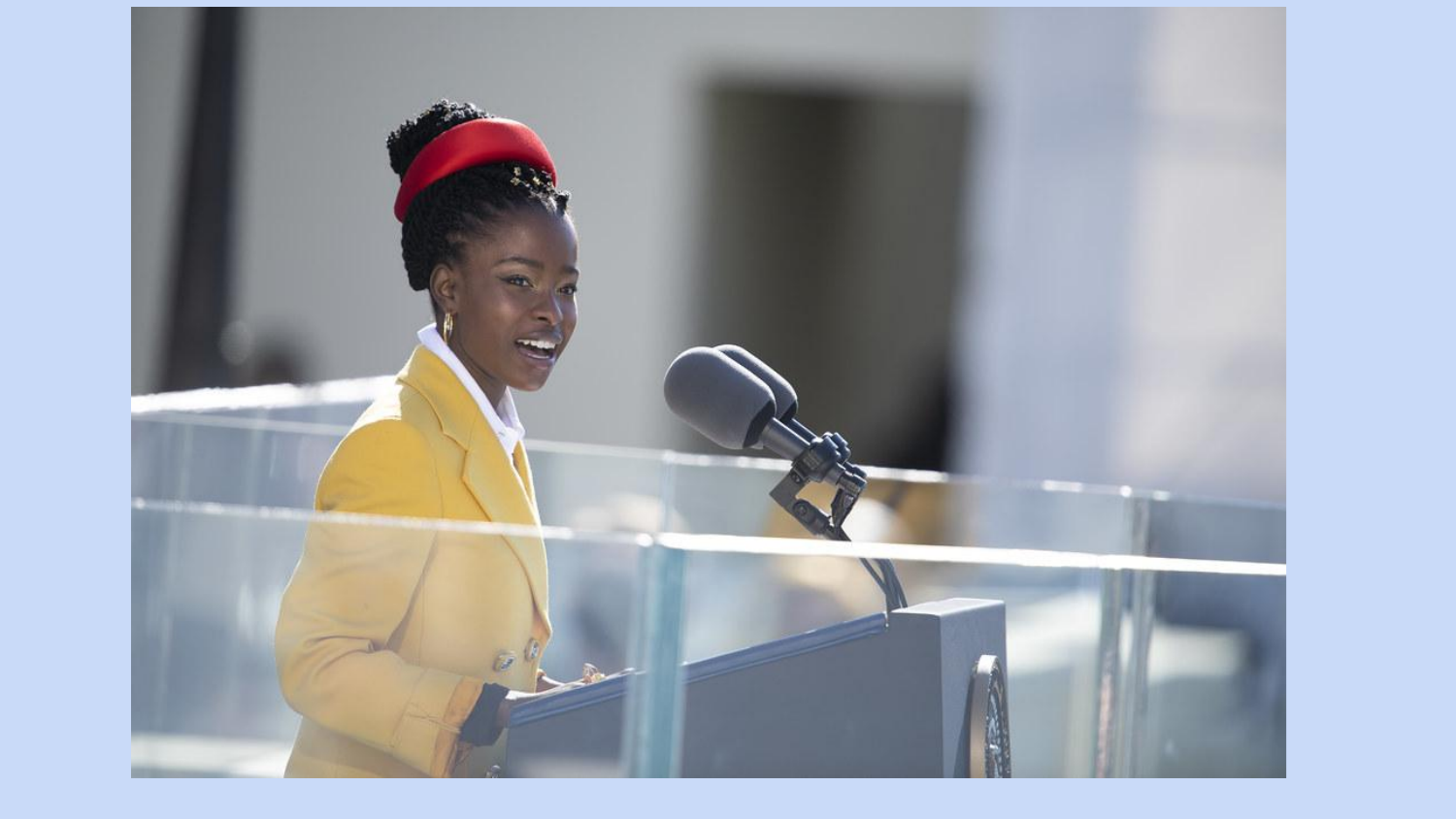# **Battered but Bolder**

"If nothing else, this must be known: Even as we've grieved, we've grown; even fatigued we've found that this hill we climb is one we must mount together. We are battered, but bolder; worn, but wiser. I'm not telling you to *not* be tired or afraid. If anything, the very fact that we're weary means we are, by definition, changed; we are brave enough to listen to, and learn from, our fear. This time will be different because this time *we'll* be different. We already are."

Amanda Gorman NYT Essay 1/20/2022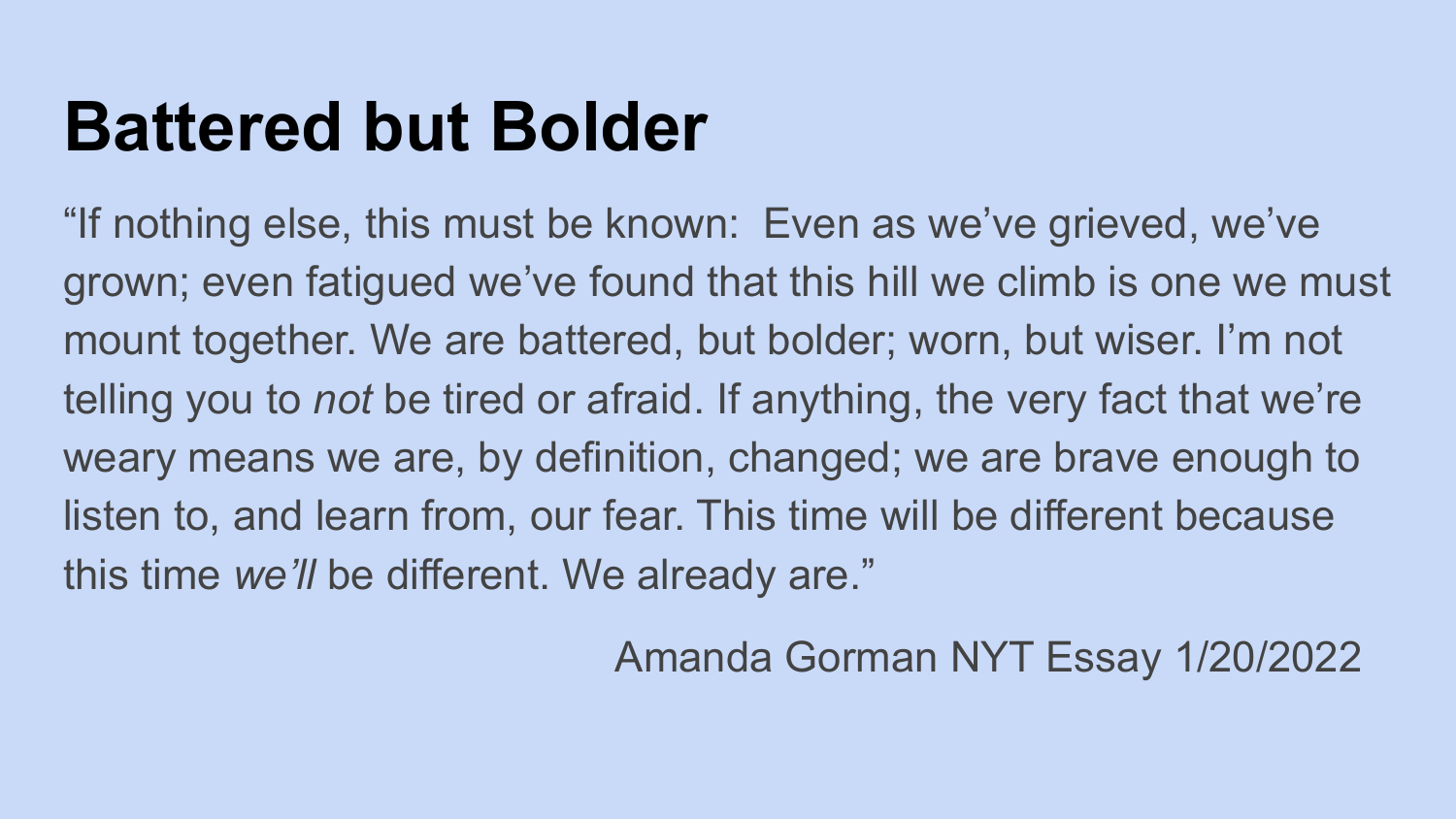# **2022 Elections** What you need to know!

(Well, at least a *start* to what you need to know!)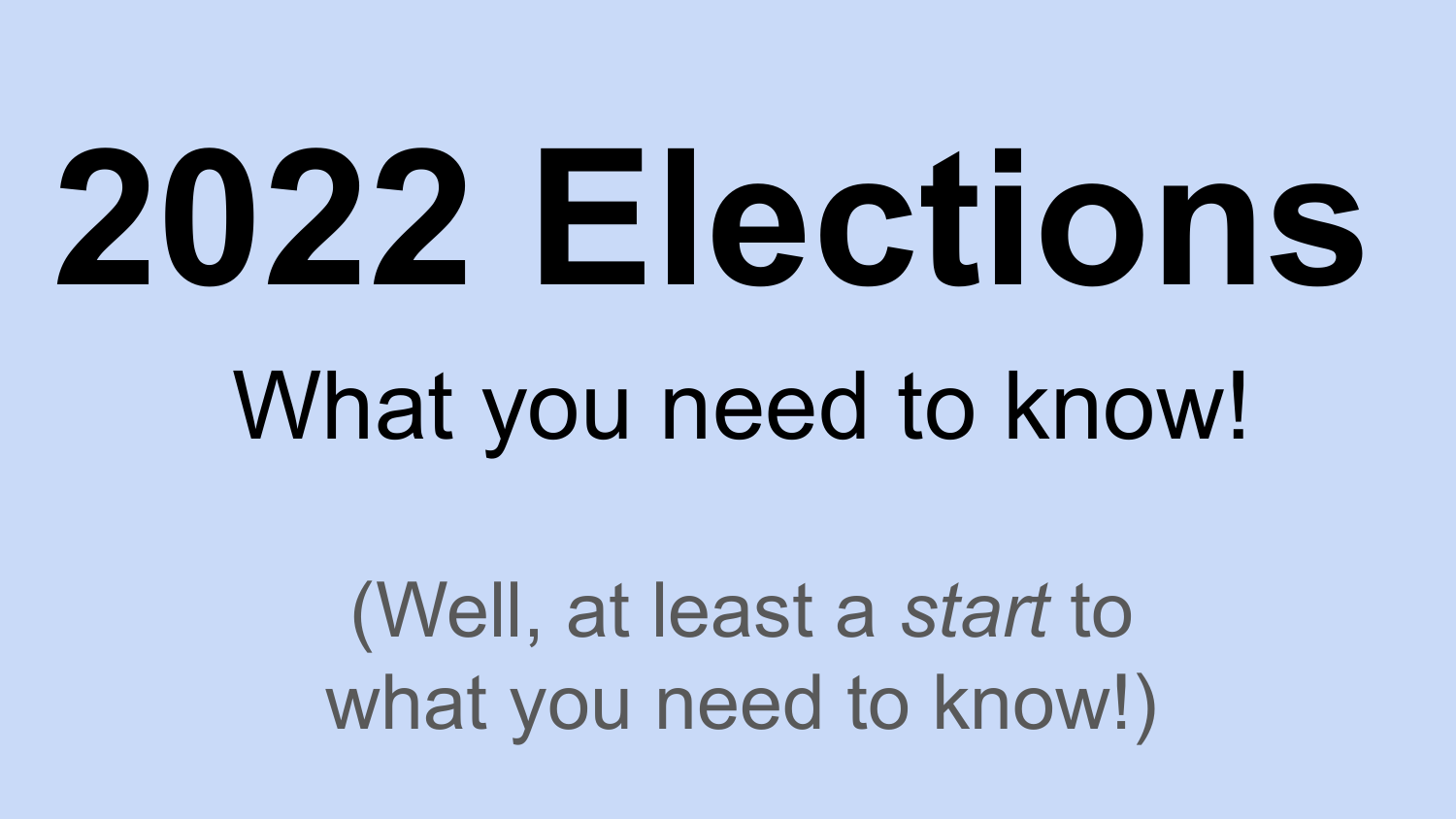# The Elections Calendar

| <b>DATE</b>       | <b>ACTIVITY</b>                                                             |
|-------------------|-----------------------------------------------------------------------------|
| March 8           | Last day for major party/nonpartisan candidates to file for the May Primary |
| <b>April 26</b>   | Last day to register or change registration to vote in the May Primary      |
| April 27          | Primary Ballots mailed (Voter Pamphlets mailing begins)                     |
| <b>May 17</b>     | Primary Election – Ballots must be postmarked by this date to count!        |
| June 1            | Last day for NAV candidates to file for the General Election                |
| July 8            | Last day to file petition signatures for ballot initiatives with the SOS    |
| August 30         | Last day for NAV or district candidates to file or withdraw                 |
| <b>October 18</b> | Last day to register/change registration to vote in the General Election    |
| November 8        | <b>General Election</b>                                                     |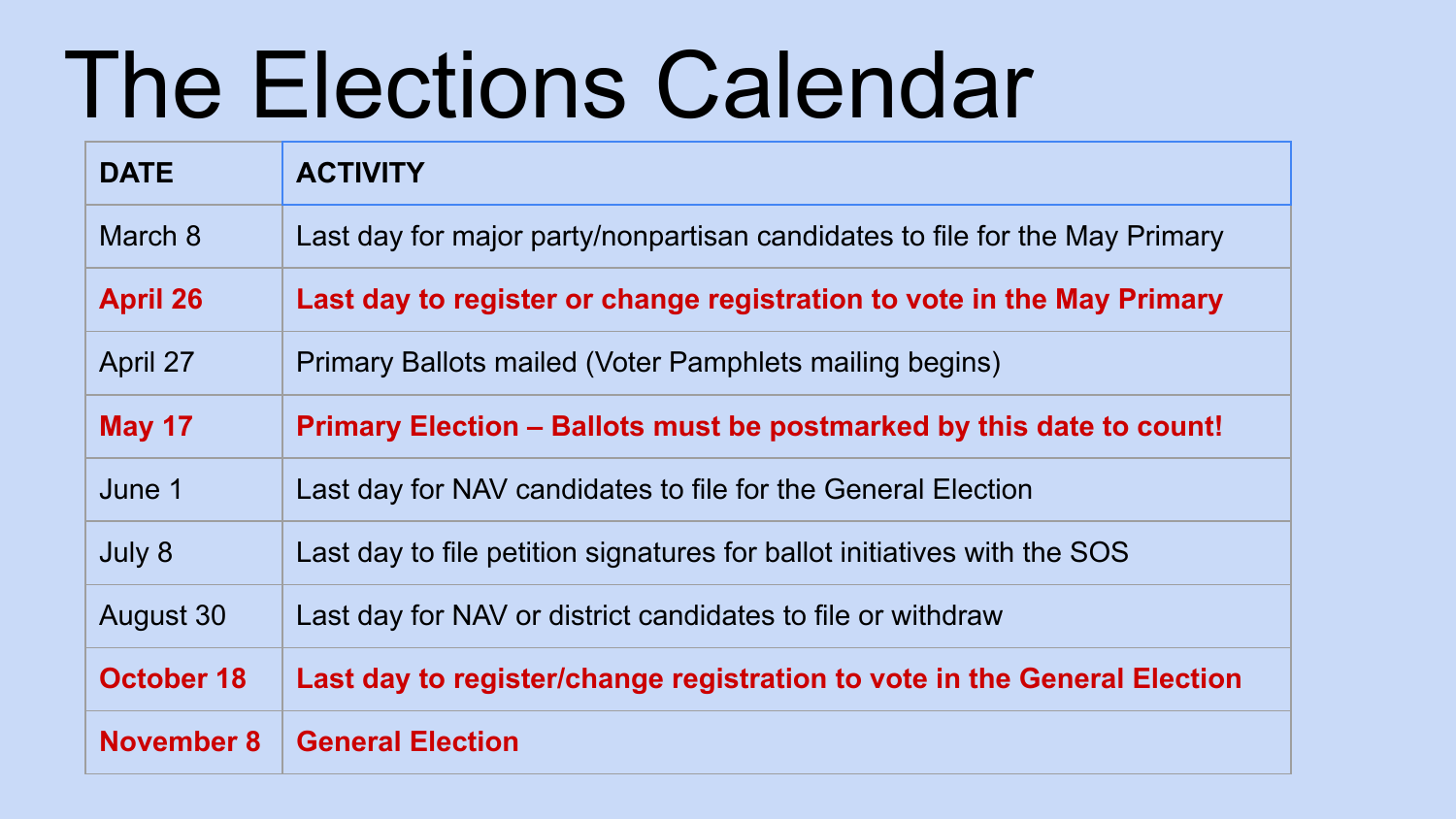# **What's on the May 17 Primary Ballot?**

- May 17 is called the Primary Election, meaning the first round to identify final candidates that will appear on the November 8 General Election Ballot.
- That is true for <u>partisan</u> offices where the candidates represent the Democratic or Republican party. The May election is to pick one candidate for each party to move on to the General Election.
- Some nonpartisan offices also appear on this ballot.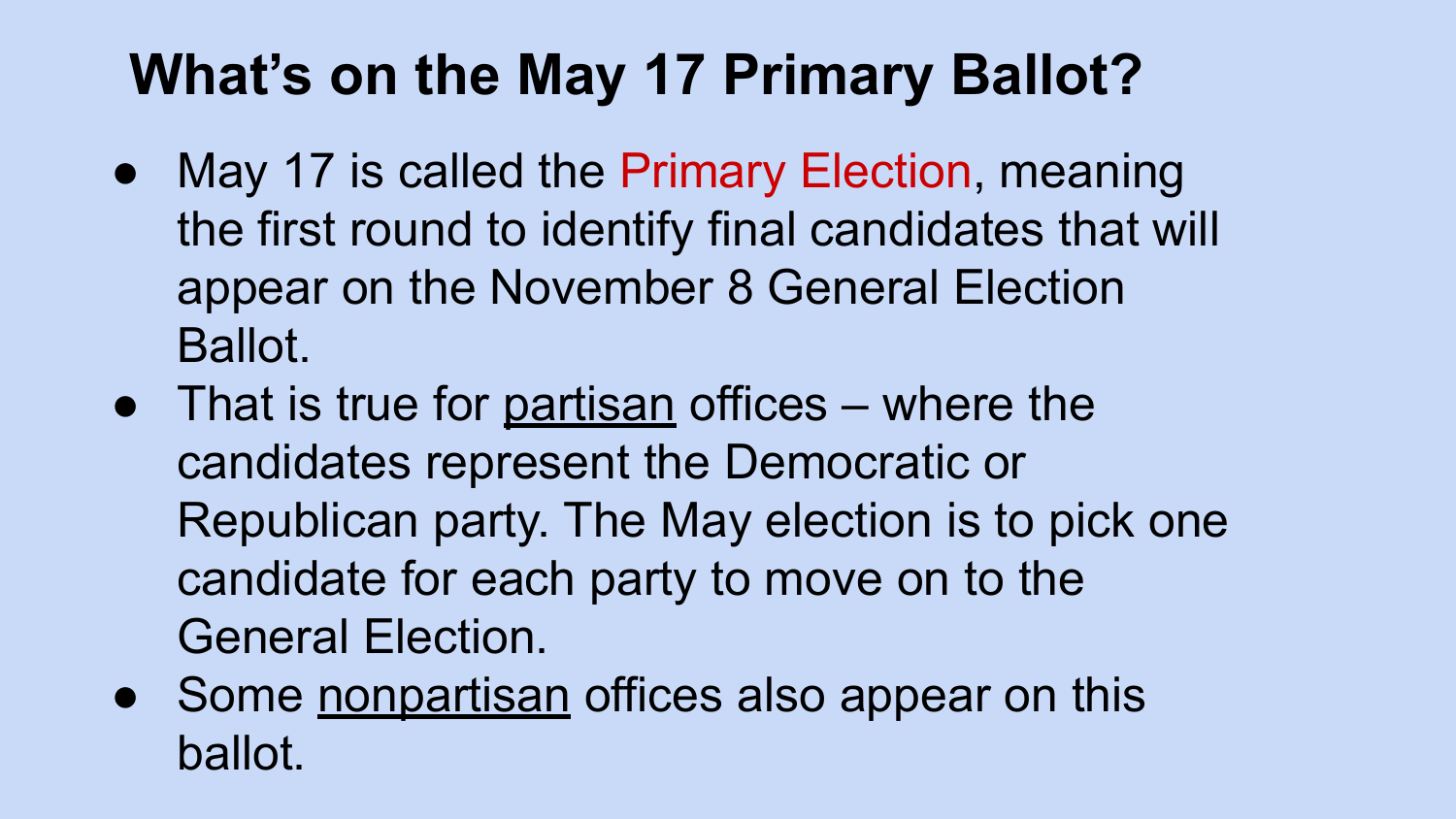# **Primary Election Ballot Partisan Offices**

#### **Federal**

- US Senator (only one for a 6-year term)
- US Representative (all for 2-year term)

#### **State**

- Governor
- State Senator (Senate Districts #6 & #8) for a 4-year term
- State Representatives (all for 2-year term)

#### **County**

• County Commissioner (1 position in each Linn & Benton Counties)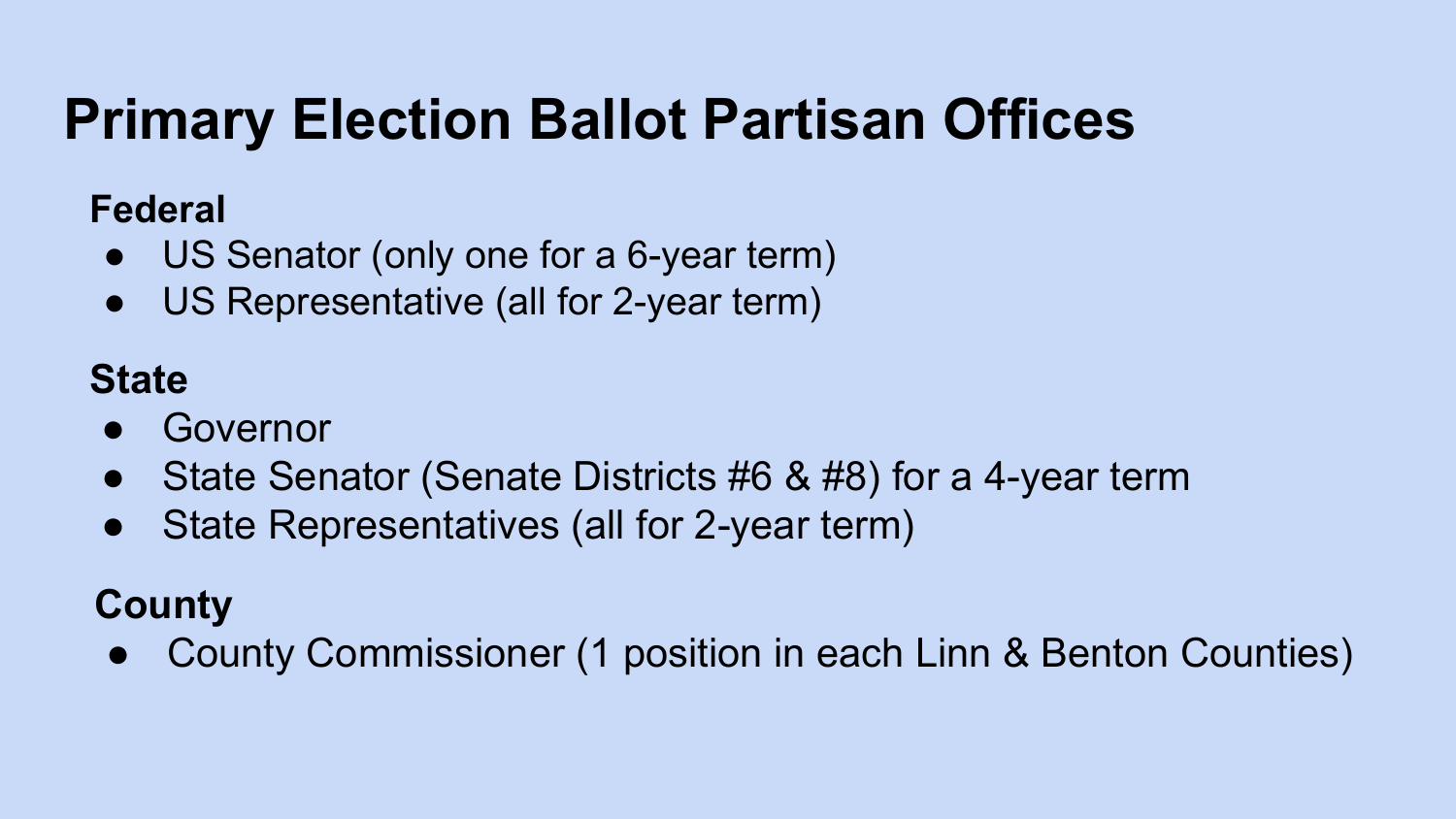# **Primary Election Ballot Nonpartisan Offices**

#### **State**

- BOLI Commissioner (Bureau of Labor & Industry)
- State Supreme Court (1 position)
- State Court of Appeals (3 positions)
- State Circuit Court (2 positions in Linn Co. only)

Your May Primary Ballot will show these nonpartisan candidates but will show only the partisan candidates running in the party for which you are registered.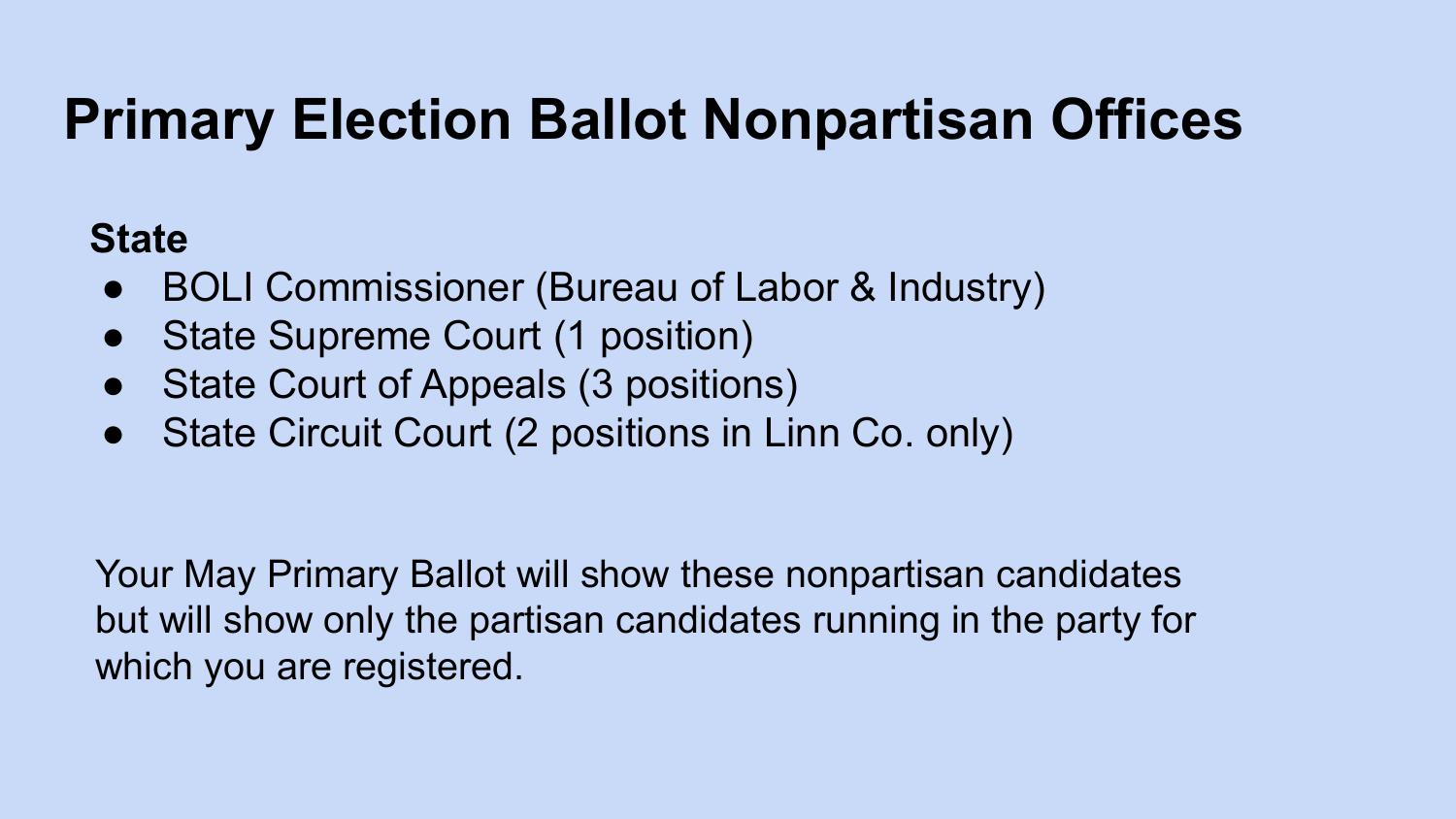### **General Election – November 8**

Some County positions appear only on the ballot for the General Election unless there are more than 3 candidates. In that case, they would appear on the Primary Ballot.

Municipal positions like Mayor and City Council appear on the November General Election Ballot.

*More about the General Election at a later date!*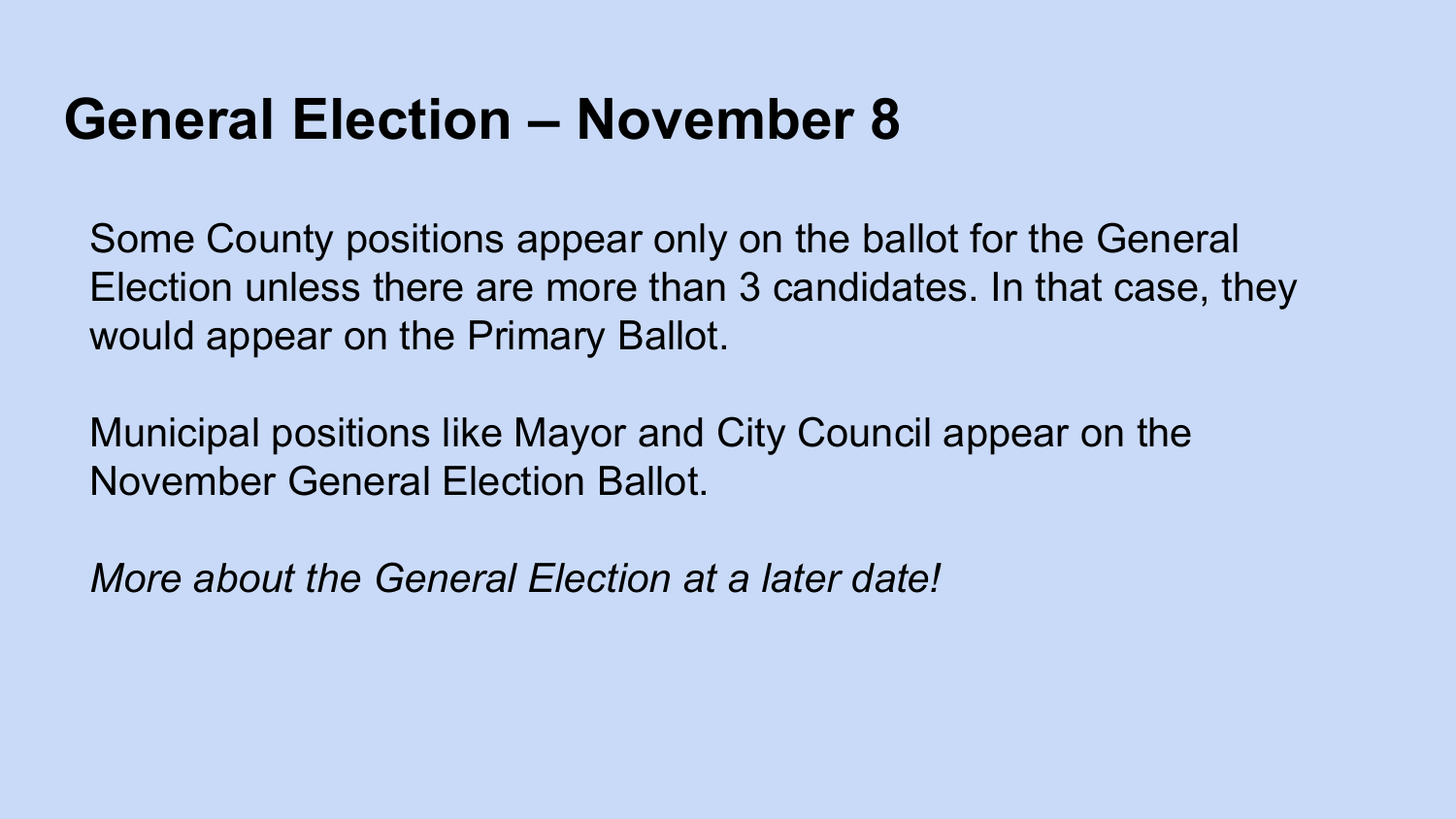## **Basic Resources**

- Oregon Secretary of State <https://secure.sos.state.or.us/orestar/CFSearchPage.do>(more information will be available after filing date for candidates)
- Find your legislators *not yet updated with new districts!* <https://www.oregonlegislature.gov/findyourlegislator/leg-districts.html>
- Ballotpedia sample ballot information by address [https://ballotpedia.org/Sample\\_Ballot\\_Lookup](https://ballotpedia.org/Sample_Ballot_Lookup)
- Vote 411 (League of Women Voters Comprehensive voting information <https://www.vote411.org/oregon>
- Benton County Clerk for election information [https://www.co.benton.or.us/elections/page/may-17-2022-primary-el](https://www.co.benton.or.us/elections/page/may-17-2022-primary-election) [ection](https://www.co.benton.or.us/elections/page/may-17-2022-primary-election)
- Linn County Clerk for election information <http://www.co.linn.or.us/elections/#>